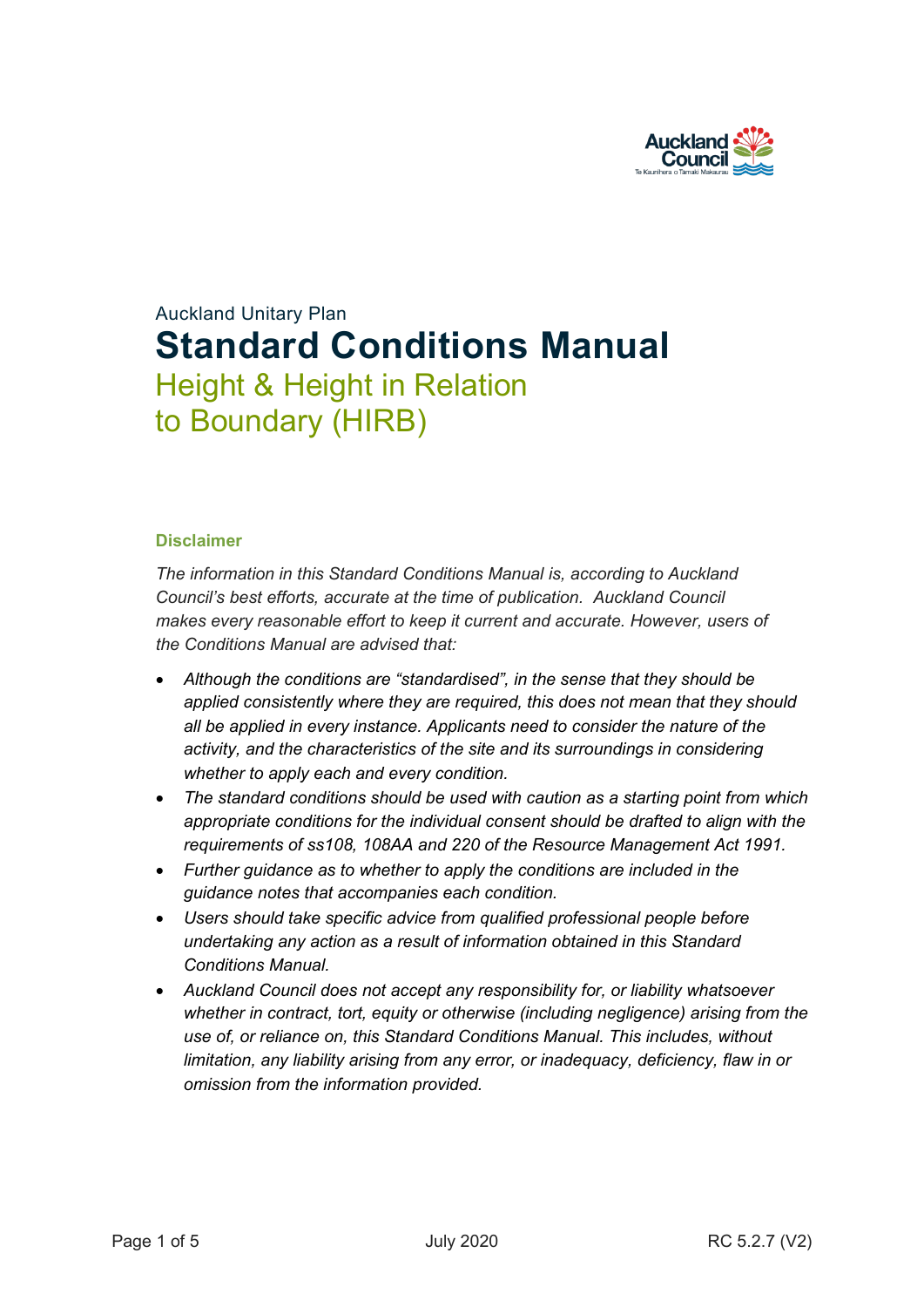# **Conditions**

### **Condition 1: Surveyor foundation check**

No building works/ (insert specified building works) [delete one] must proceed beyond the foundation stage until a registered surveyor or licensed cadastral surveyor, engaged by the consent holder, has provided written certification to Council that the works completed:

- have been completed in accordance with the approved plans as referred to in condition 1 of this consent; or
- do not exceed the vertical or horizontal extent of any breach, infringement, or non-compliance approved under this consent.

#### Advice Note:

The person providing the written certification should ensure that the finished floor level is clearly marked on the subject site before the foundations are put in place.

The purposes of certification at the foundation stage of construction are to:

- provide assurance that the building works, to that point, have been undertaken in accordance with the consent
- reduce the risk of non-compliance as the works continue.

Written certification should include the following:

- the finished ground level is clearly marked on the subject site
- the relevant consent reference number and site address
- levels, calculations, plans and drawings of the structure(s) that are the subject of certification
- the quantification of the extent of any breach, infringement or noncompliance identified at the time of survey, where this has occurred.

Written certification is to be provided directly to the officer specified in this condition.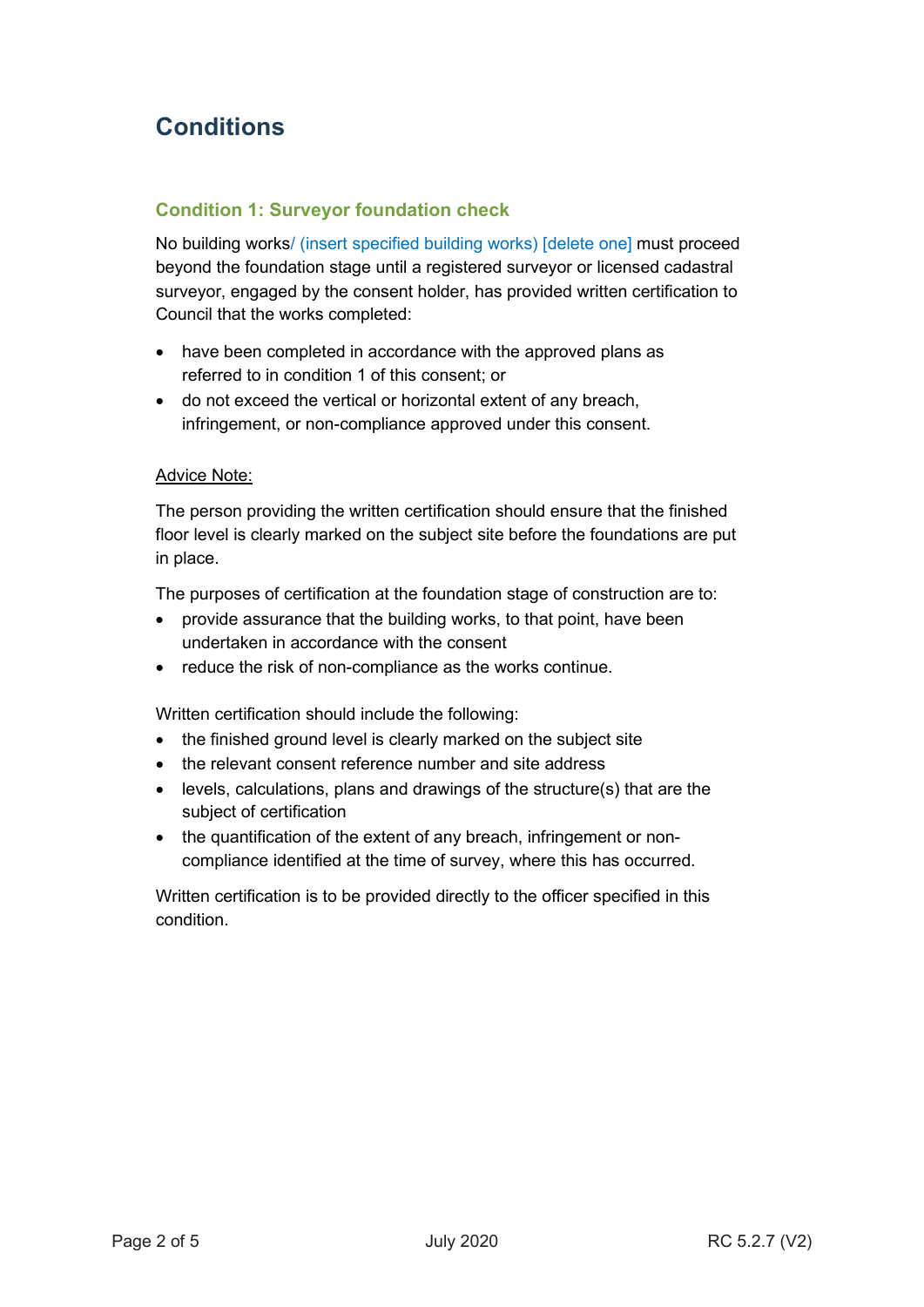# **Condition 2: Surveyor roof framing check**

No building works */ (insert specified building works) [delete one]* must proceed beyond the roof framing stage until a registered surveyor or licensed cadastral surveyor, engaged by the consent holder, has provided written certification to Council that the works completed:

- have been completed in accordance with the approved plans as referred to in condition *XX* of this consent, or
- do not exceed the vertical or horizontal extent of any breach, infringement, or non-compliance approved under this consent.

#### Advice Note:

The purposes of certification at the roof framing stage of construction are to:

- provide assurance that the building works, to that point, have been undertaken in accordance with the consent
- reduce the risk of non-compliance as the works are completed.

Written certification should include the following:

- the finished ground level is clearly marked on the subject site
- the relevant consent reference number and site address
- levels, calculations, plans and drawings of the structure(s) that are the subject of certification
- the quantification of the extent of any breach, infringement or noncompliance identified at the time of survey, where this has occurred.

Written certification is to be provided directly to the officer specified in this condition.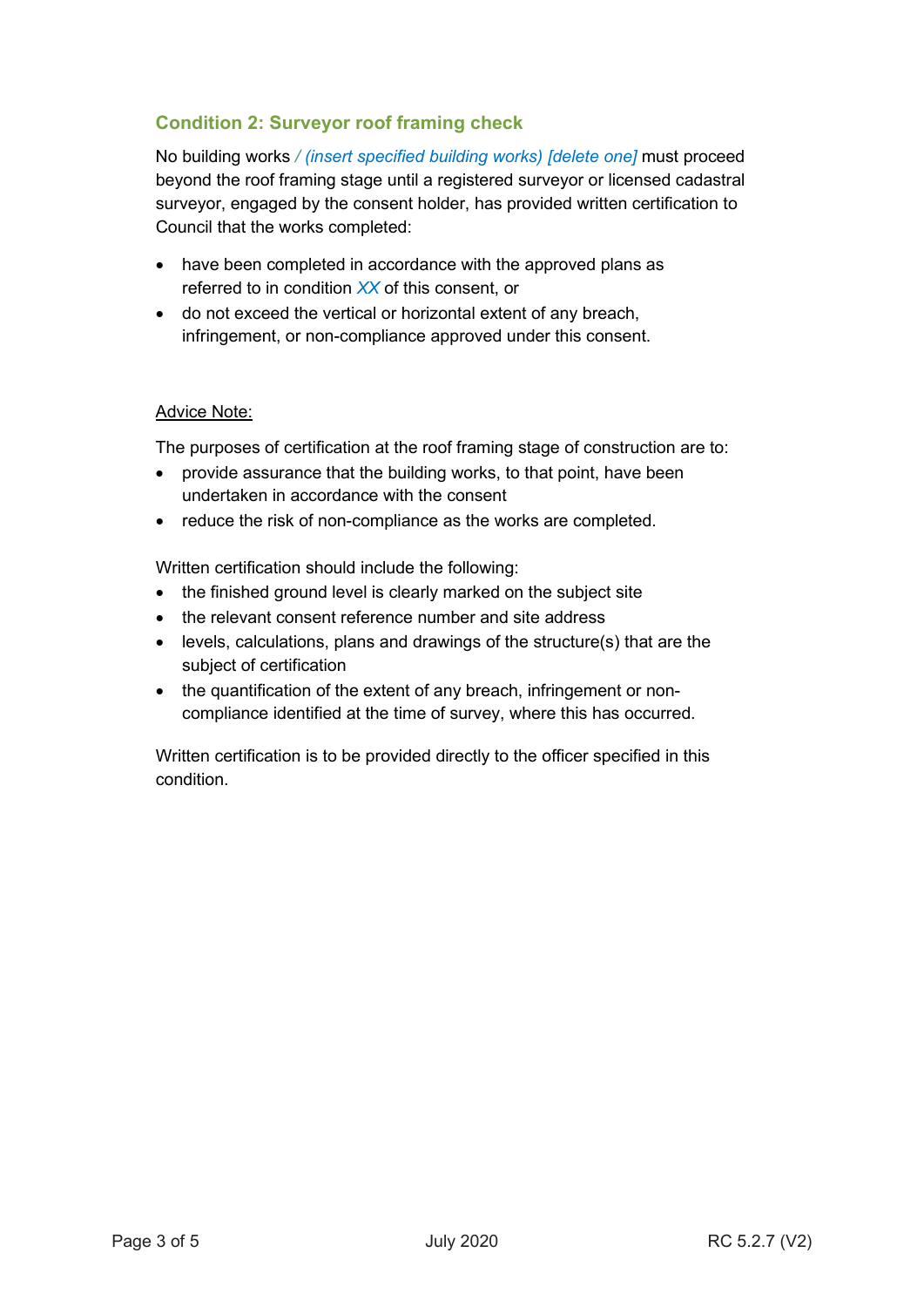## **Guidance Note**

Requiring certification at particular stages of the construction process is one way of ensuring that the risks of works potentially leading to significant, unauthorised infringements and high costs of rectification are managed.

The nature of the building works and the risk profile they present are factors you can consider in determining whether to impose a requirement of certification and, if so, at what stage of construction. These circumstances are set out in the following table, which also provides guidance on selecting an appropriate condition. The circumstances described in the table are purely illustrative and do not account for all situations. Conditions must not be 'cherry-picked' from the table. A full assessment of the proposal, site and surroundings is required to determine whether certification is warranted at any stage, or at all.

| Circumstances (illustrative only)                                                                                                  | <b>Stage of works</b> | Condition # |
|------------------------------------------------------------------------------------------------------------------------------------|-----------------------|-------------|
| relatively low to medium risk profile                                                                                              | roof framing          | (2)         |
| minor height or HIRB infringement (e.g. tip of<br>gable)                                                                           |                       |             |
| minor alterations and additions                                                                                                    |                       |             |
| reasonably significant height or HIRB<br>infringement (e.g. whole side of wall)                                                    |                       |             |
| no height or HIRB infringement but building<br>works are within 200mm of the height or HIRB<br>limits imposed by the district plan |                       |             |
| flat to gently sloping site                                                                                                        |                       |             |
| no ground level modifications                                                                                                      |                       |             |
| relatively close proximity to site boundary and<br>sensitive receptors                                                             |                       |             |
| high risk profile                                                                                                                  | <b>Foundation</b>     | (1)         |
| significant height or HIRB infringement                                                                                            | <b>AND</b>            |             |
| new building                                                                                                                       | Roof framing          | (2)         |
| steeply sloping site                                                                                                               |                       |             |
| very close proximity to site boundary and<br>sensitive receptors                                                                   |                       |             |
| ground level modifications                                                                                                         |                       |             |

As indicated in the table above, there may be circumstances where there is no height or HIRB infringement, but where certification may be warranted due to the proximity of the building works to the height or HIRB limits imposed by the Auckland Unitary Plan, and a need to ensure that the risks of infringement associated with otherwise permitted building works are suitably managed. Bear